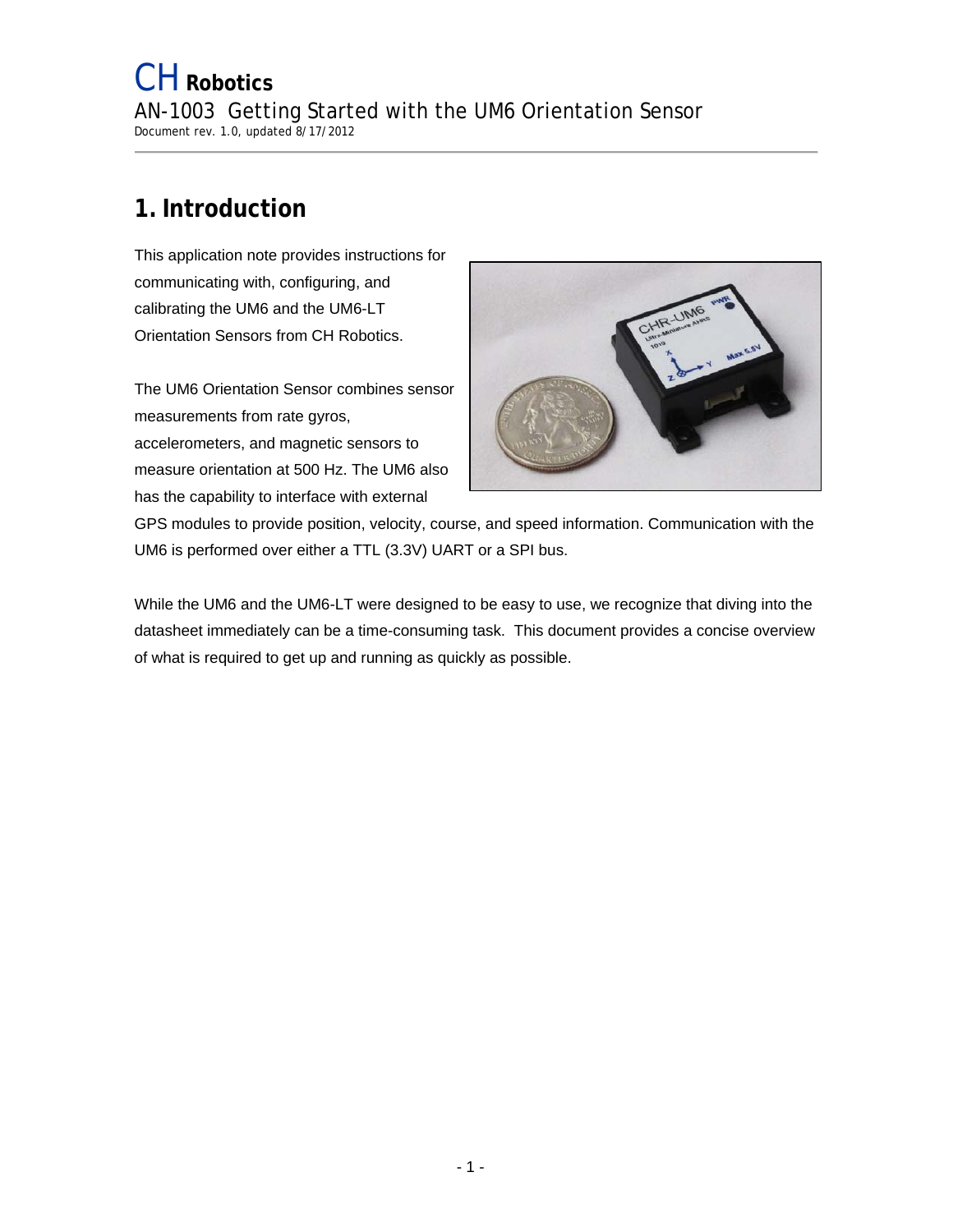#### **Table of Contents**

| 4. USING THE UM6 WITHOUT THE SERIAL BREAKOUT BOARD 8 |  |
|------------------------------------------------------|--|
|                                                      |  |
|                                                      |  |
|                                                      |  |
|                                                      |  |

#### **List of Figures**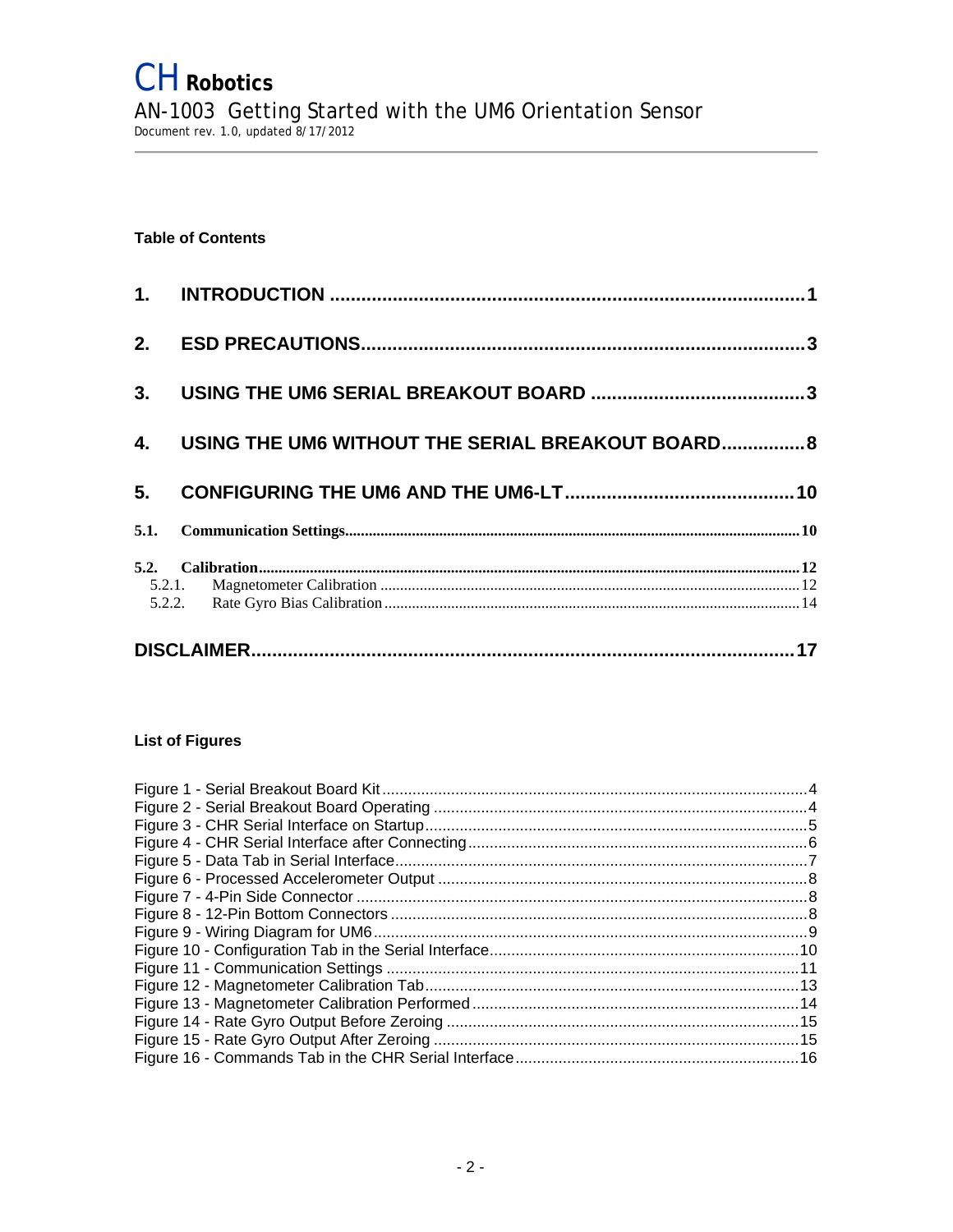# <span id="page-2-0"></span>**2. ESD Precautions**

The UM6 and the UM6-LT Orientation Sensors are sensitive to electrostatic discharge (ESD) and can easily be damaged by the buildup of static on your body and in your work area. To minimize the chances of damaging your sensor, please observe the following precautions:

- 1. If possible, only handle the sensors at an ESD-safe workstation, with grounding mats, wrist-straps, and other protective equipment.
- 2. Avoid handling your sensor in carpeted areas where static charge might build up
- 3. When working with OEM boards (like the UM6-LT), handle the board by its edges and avoid touching parts or conductive surfaces on the board itself. When you do have to touch the board, ensure that you touch a grounded surface beforehand. Good grounds might include the metal case on your soldering iron, or the screw holding the faceplate on an electrical outlet.

## <span id="page-2-1"></span>**3. Using the UM6 Serial Breakout Board**

If you purchased the UM6 with the Serial Breakout Board, connecting the sensor to your computer is as easy as plugging it in and turning it on. The Serial Breakout Board comes with a DB9 Serial Cable for connecting the sensor to a PC and a 5V power supply. With the Serial Breakout Board, the UM6, and a free serial port on your computer, you have everything you need to plot and log data in real-time, calibrate the magnetometer, and set other configuration settings on the UM6.

**Step 1** - Unpack. The UM6 Serial Breakout Board should come with everything shown below except for the UM6 itself (that is sold separately).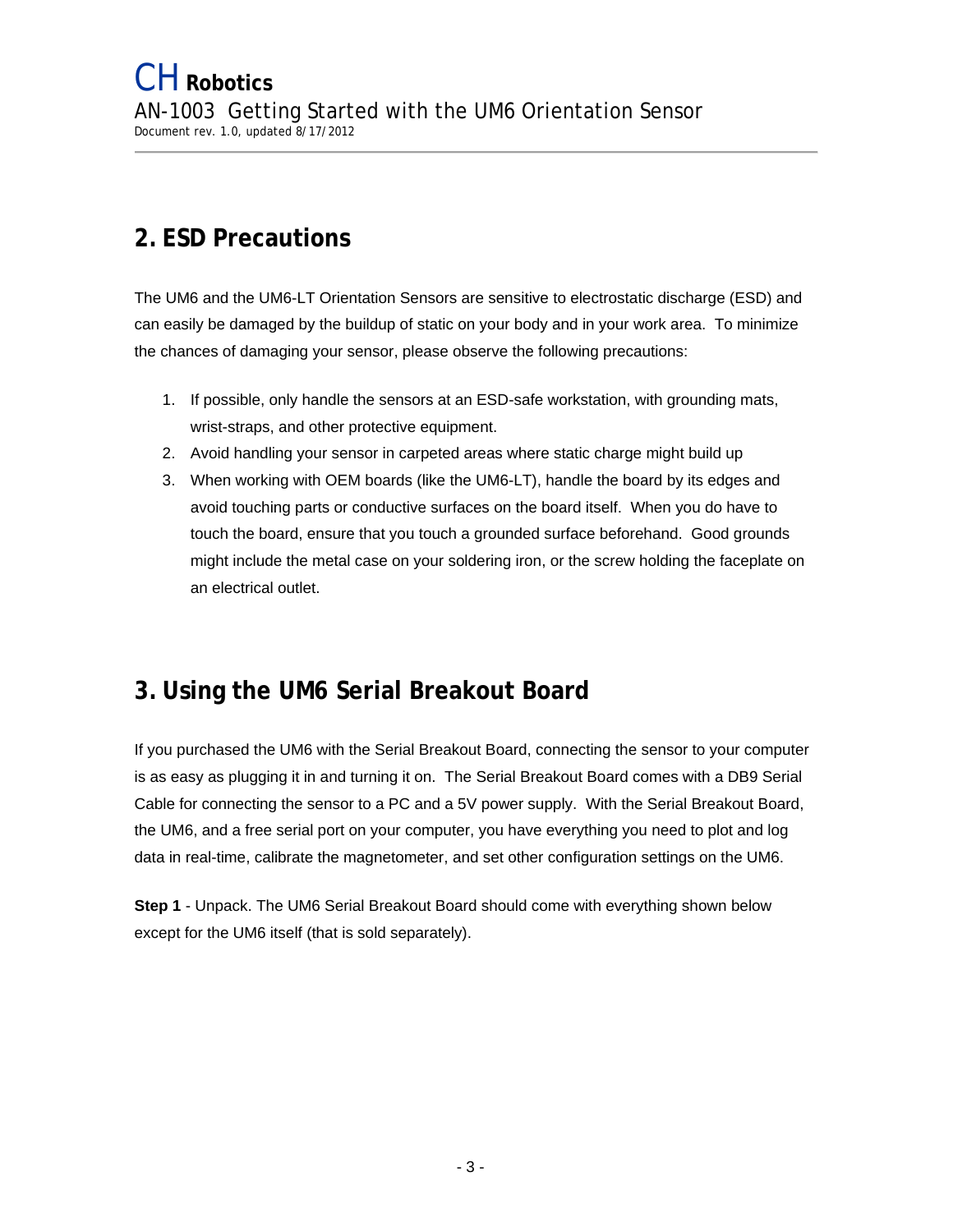

**Figure 1 - Serial Breakout Board Kit** 

<span id="page-3-0"></span>**Step 2** - Plug the power supply into a wall outlet. Plug one end of the serial cable into your computer and the other end into the Serial Breakout Board as shown. If your computer does not have a free serial port, you can optionally use a USB-serial converter. However, note that some USB-serial converters don't do a great job of keeping up with the data being transmitted by the UM6 - they can cause the data to look "jumpy." We've found that Keyspan USB-Serial converters work well.

<span id="page-3-1"></span>

**Figure 2 - Serial Breakout Board Operating**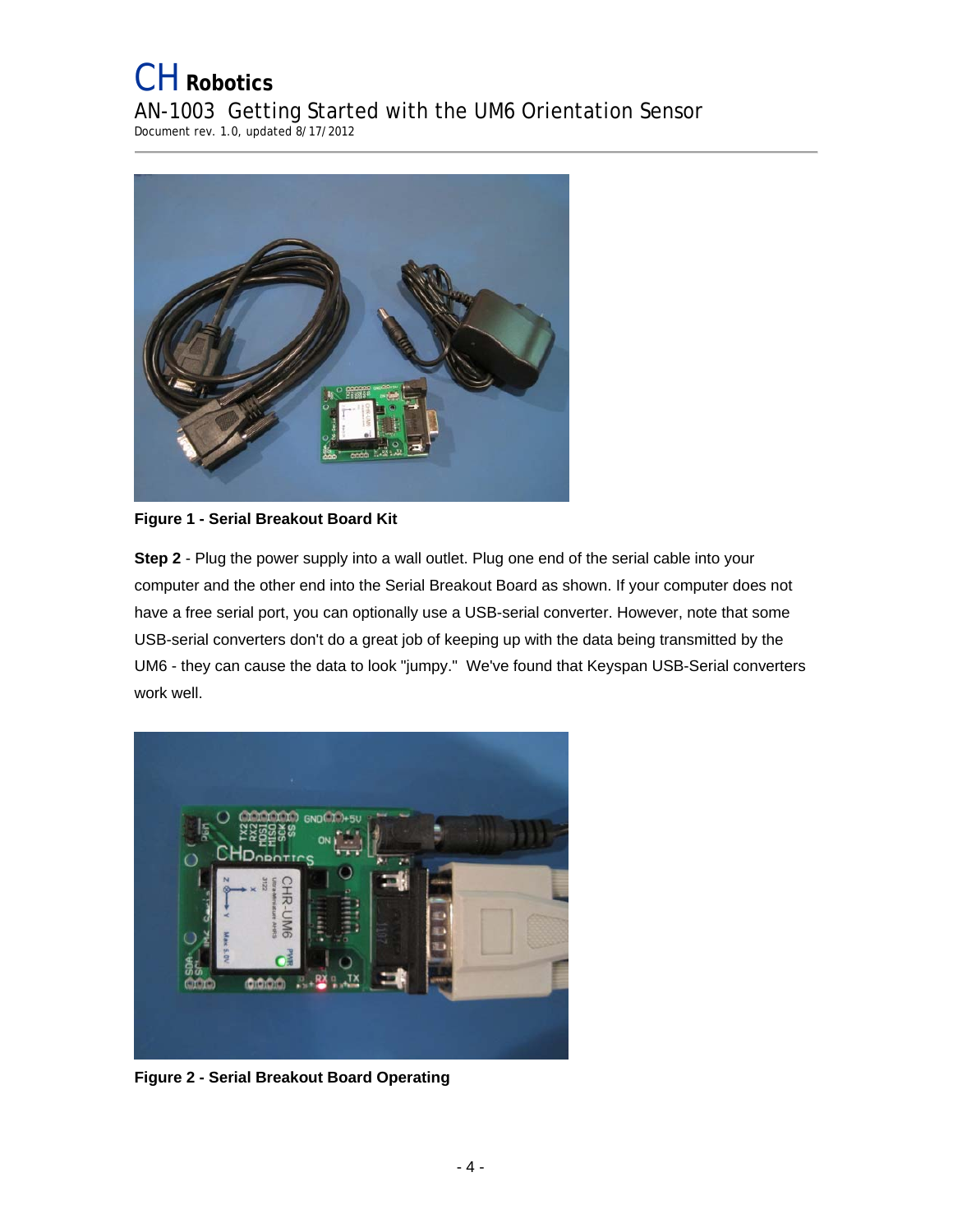As shown above, the PWR light on the UM6 should turn on and the RX light should start flashing, indicating that the UM6 is transmitting data. By default, the UM6 transmits processed sensor data from the accelerometers, gyros, and magnetometers. It also transmits Euler Angle estimates (yaw, pitch, and roll angles).

**Step 3** - Now that you are connected, you need to run the CHR Serial Interface software so that you can see the data. Download the most recent version of the software from http://www.chrobotics.com/downloads. Note that the software used for the UM6 is different from the software used by the 6d and the 6dm. Be sure to download the right software. Once it is downloaded and installed, run it. You should see something like the picture below:

| X<br>CHRobotics Serial Interface v2.2.0 - Disconnected |                                 |  |  |  |  |
|--------------------------------------------------------|---------------------------------|--|--|--|--|
| Serial Settings<br>Commands   Data                     | Configuration   Mag Calibration |  |  |  |  |
| <b>Serial Port Configuration</b>                       |                                 |  |  |  |  |
| Serial Controls<br>Serial Port Settings                |                                 |  |  |  |  |
| Port<br>COM1                                           | Connect<br>Disconnect           |  |  |  |  |
| 115200<br>Baud                                         |                                 |  |  |  |  |
| None<br>Parity                                         | Sensor Firmware Version         |  |  |  |  |
| <b>Stop Bits</b><br>1<br>۰.                            | <b>Get Version</b>              |  |  |  |  |
|                                                        |                                 |  |  |  |  |
| Reprogram Firmware                                     |                                 |  |  |  |  |
| <b>HFX</b> File                                        |                                 |  |  |  |  |
| Click "Browse" to select a file                        | <b>Browse</b>                   |  |  |  |  |
| Firmware Size: 0 KB                                    | Program                         |  |  |  |  |
|                                                        |                                 |  |  |  |  |
| Programming Status: Idle                               |                                 |  |  |  |  |
|                                                        |                                 |  |  |  |  |
|                                                        |                                 |  |  |  |  |
|                                                        |                                 |  |  |  |  |
|                                                        |                                 |  |  |  |  |
|                                                        |                                 |  |  |  |  |
|                                                        |                                 |  |  |  |  |
|                                                        |                                 |  |  |  |  |
|                                                        |                                 |  |  |  |  |

<span id="page-4-0"></span>**Figure 3 - CHR Serial Interface on Startup**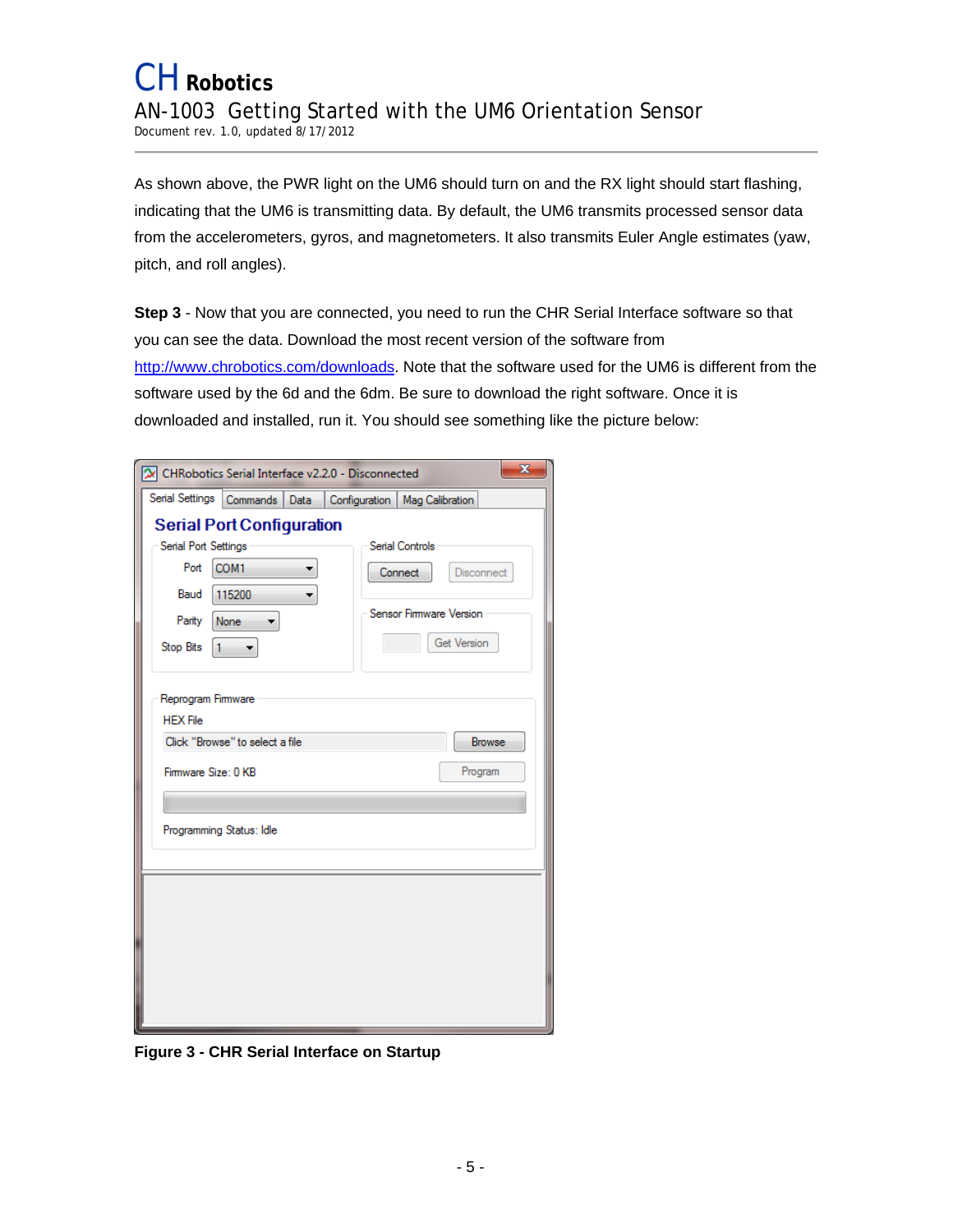**Step 4** - Make sure that you've selected the correct serial port and click "Connect." The software will open the serial port and send a message to the UM6 to determine what version of the firmware it is running. If all goes well, you should see the sensor version appear in the "Sensor Firmware Version" box as shown below.

| $\overline{\mathbf{x}}$<br>CH Robotics Interface v2.2.0 - Connected (COM5) |  |  |  |  |  |
|----------------------------------------------------------------------------|--|--|--|--|--|
| Serial Settings<br>Commands Data<br>Configuration   Mag Calibration        |  |  |  |  |  |
| <b>Serial Port Configuration</b>                                           |  |  |  |  |  |
| Serial Controls<br>Serial Port Settings                                    |  |  |  |  |  |
| Port<br>COM5<br>Disconnect<br>Connect                                      |  |  |  |  |  |
| Baud<br>115200                                                             |  |  |  |  |  |
| Sensor Firmware Version<br>Parity<br>None                                  |  |  |  |  |  |
| UM2B<br><b>Get Version</b><br><b>Stop Bits</b><br>1                        |  |  |  |  |  |
|                                                                            |  |  |  |  |  |
| Reprogram Firmware                                                         |  |  |  |  |  |
| <b>HEX File</b>                                                            |  |  |  |  |  |
| Click "Browse" to select a file<br><b>Browse</b>                           |  |  |  |  |  |
| Program<br>Firmware Size: 0 KB                                             |  |  |  |  |  |
|                                                                            |  |  |  |  |  |
| Programming Status: Idle                                                   |  |  |  |  |  |
|                                                                            |  |  |  |  |  |
|                                                                            |  |  |  |  |  |
| Received packet ID message from sensor.                                    |  |  |  |  |  |
|                                                                            |  |  |  |  |  |
|                                                                            |  |  |  |  |  |
|                                                                            |  |  |  |  |  |
|                                                                            |  |  |  |  |  |
|                                                                            |  |  |  |  |  |

<span id="page-5-0"></span>**Figure 4 - CHR Serial Interface after Connecting** 

**Step 5** - You are ready to go! Click on the "Data" tab. You will see a tree view with a list of a bunch of items. Go ahead and expand the "Accel Data" item and select the three processed accelerometer channels as shown below: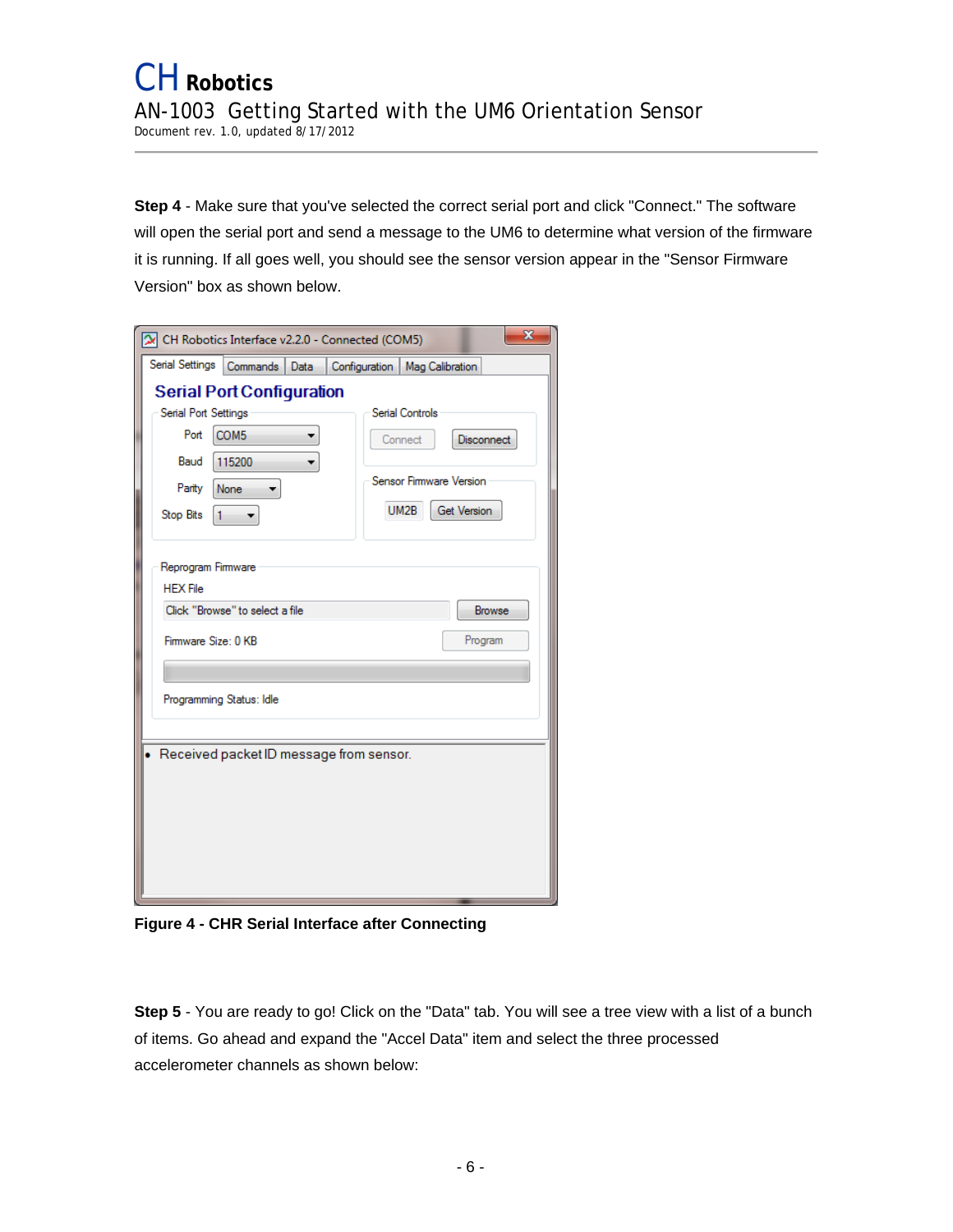Document rev. 1.0, updated 8/17/2012

| $\mathbf x$<br>X CH Robotics Interface v2.2.0 - Connected (COM5)                                                                                                                                                                                                                                                                            |
|---------------------------------------------------------------------------------------------------------------------------------------------------------------------------------------------------------------------------------------------------------------------------------------------------------------------------------------------|
| Commands Data Configuration<br>Serial Settings<br>Mag Calibration                                                                                                                                                                                                                                                                           |
| <b>Sensor Data</b><br>Select which data you would like to graph and click "Create Graph" below.                                                                                                                                                                                                                                             |
| <b>Status</b><br>⊕⊶<br>Gyro Data<br>田山<br>Accel Data<br>Ė.<br><b>Example Raw X Accel</b><br>Raw Y Accel<br>Raw Z Accel<br><b>I</b> Processed X Accel<br><b>I</b> Processed Y Accel<br>M Processed Z Accel<br>ia Mag Data<br>Euler Angles<br>Quatemion<br>田田<br>Error Covariance<br>田田<br>ia <b>I</b> l GPS Data<br>GPS Satellite Data<br>田田 |
| Create Graph from Selected Items                                                                                                                                                                                                                                                                                                            |
| Received packet ID message from sensor.<br>۰                                                                                                                                                                                                                                                                                                |

#### <span id="page-6-0"></span>**Figure 5 - Data Tab in Serial Interface**

Now click "Create Graph from Selected Items." This will open a new resizable window with the processed accelerometer data. If the UM6 is laying flat on a table-top, it should look like the graph shown below. (Acceleration is measured in gravities, so you are seeing gravity in the plot).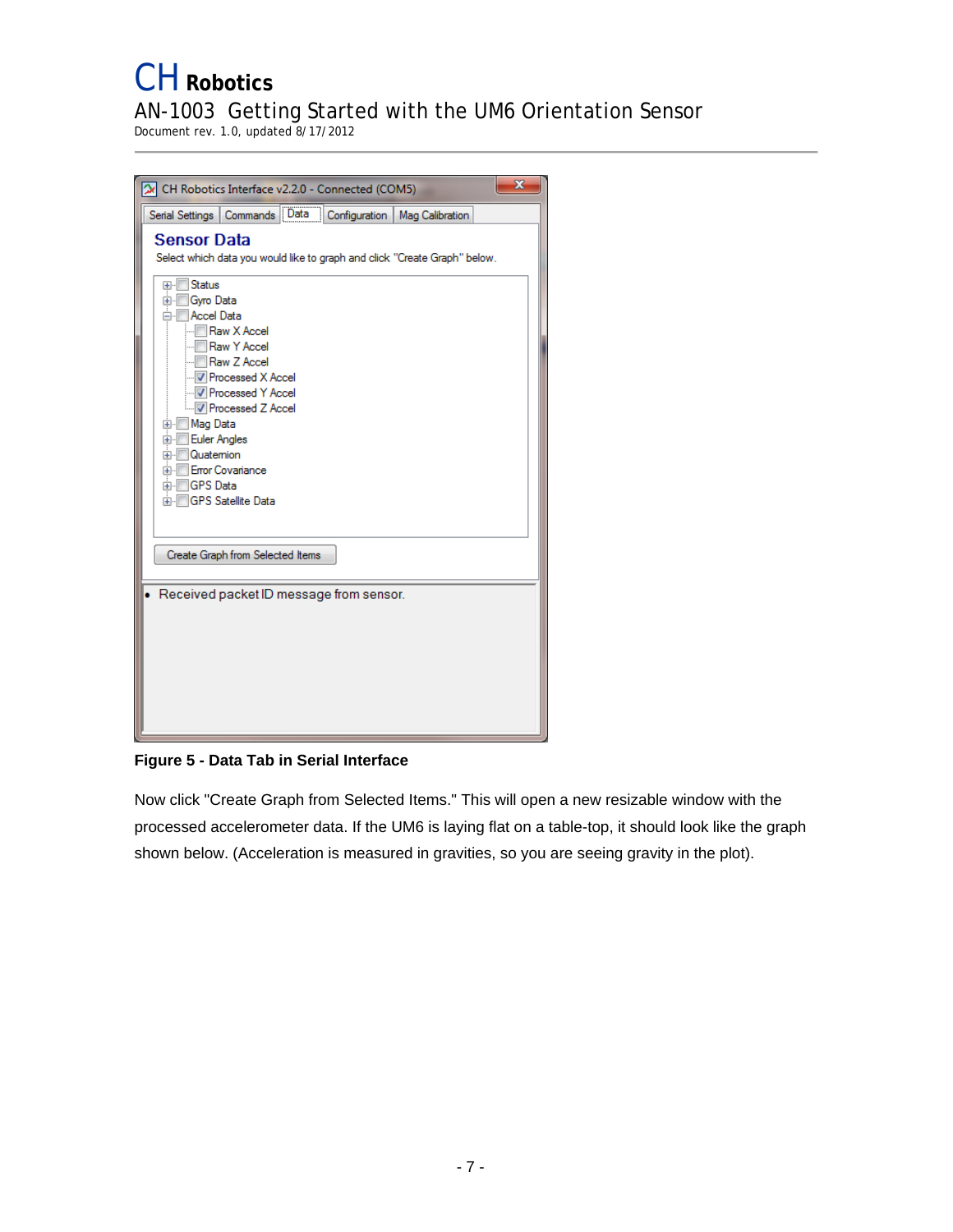

<span id="page-7-1"></span>**Figure 6 - Processed Accelerometer Output** 

There are many other features of the CHR Serial Interface software. For more details, see App Note AN-1004 - Using the CHR Serial Interface, available from http://www.chrobotics.com.

## <span id="page-7-0"></span>**4. Using the UM6 Without the Serial Breakout Board**

Even without the Serial Breakout Board, it is still fairly straightforward to connect to the UM6. You can connect to the UM6 using either the 4-pin side connector or the 12-pin bottom connectors shown below.





<span id="page-7-2"></span>

**Figure 7 - 4-Pin Side Connector Figure 8 - 12-Pin Bottom Connectors** 

The 4-pin side connector provides access to the voltage input, ground, and the UART TX and RX lines needed to communicate with the sensor. The 12-pin bottom connectors provide access to the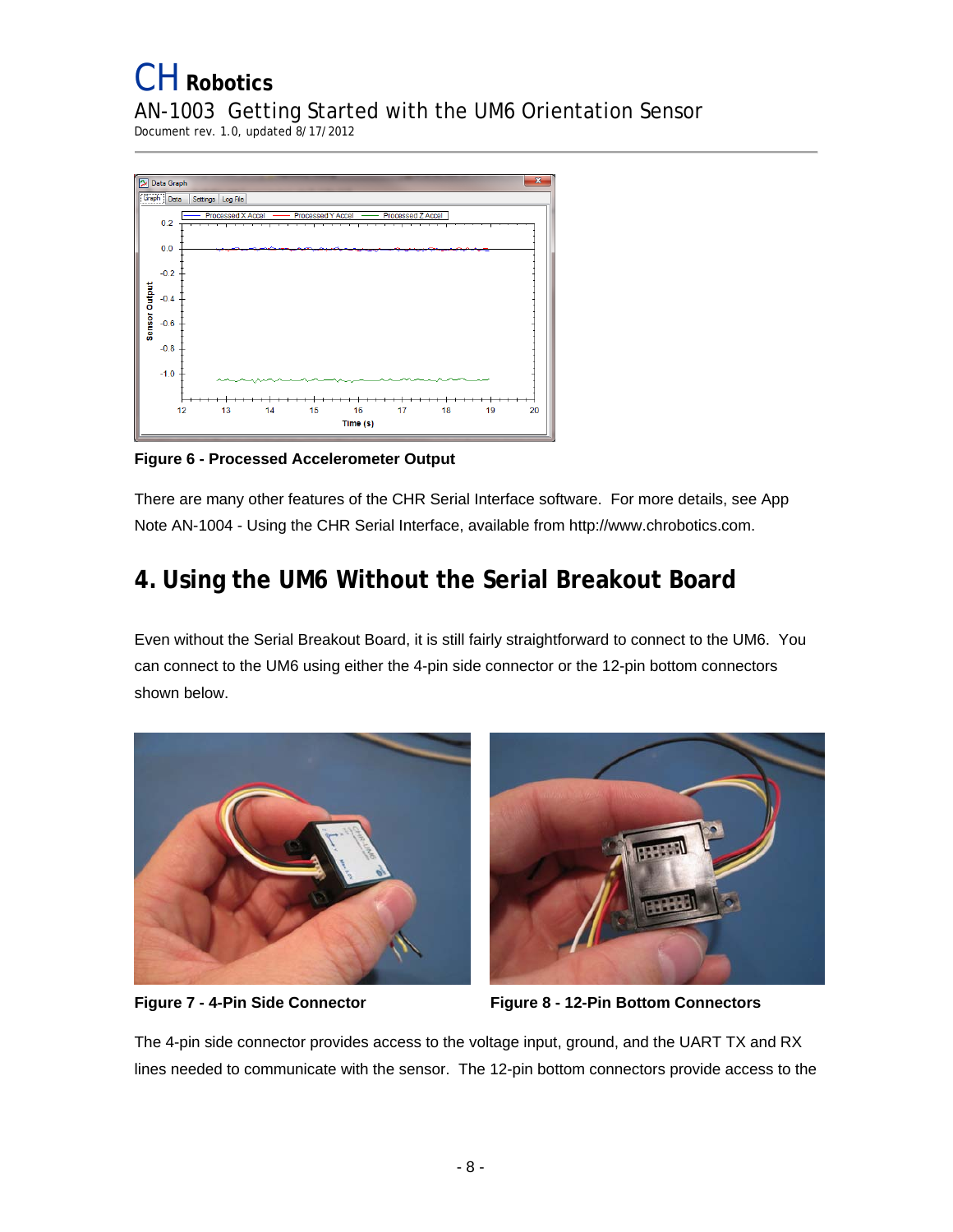same pins, but also adds additional connections needed for SPI bus communication, reprogramming the firmware, and other general purpose pins for custom applications.

In order to connect the UM6 or the UM6-LT to a computer, the TX and RX lines from the UM6 UART must be converted to either RS-232 or USB. Connecting the UM6 or the UM6-LT directly to your computer will damage the sensor. The Serial Breakout Board performs the conversion for the UM6. If you did not purchase the serial breakout board, or if you are using the LT, a different converter must be used.



<span id="page-8-0"></span>**Figure 9 - Wiring Diagram for UM6** 

Once the UM6 or the LT is connected as shown above, you should be able to communicate with it as described in Section 3 - Using the UM6 Serial Breakout Board.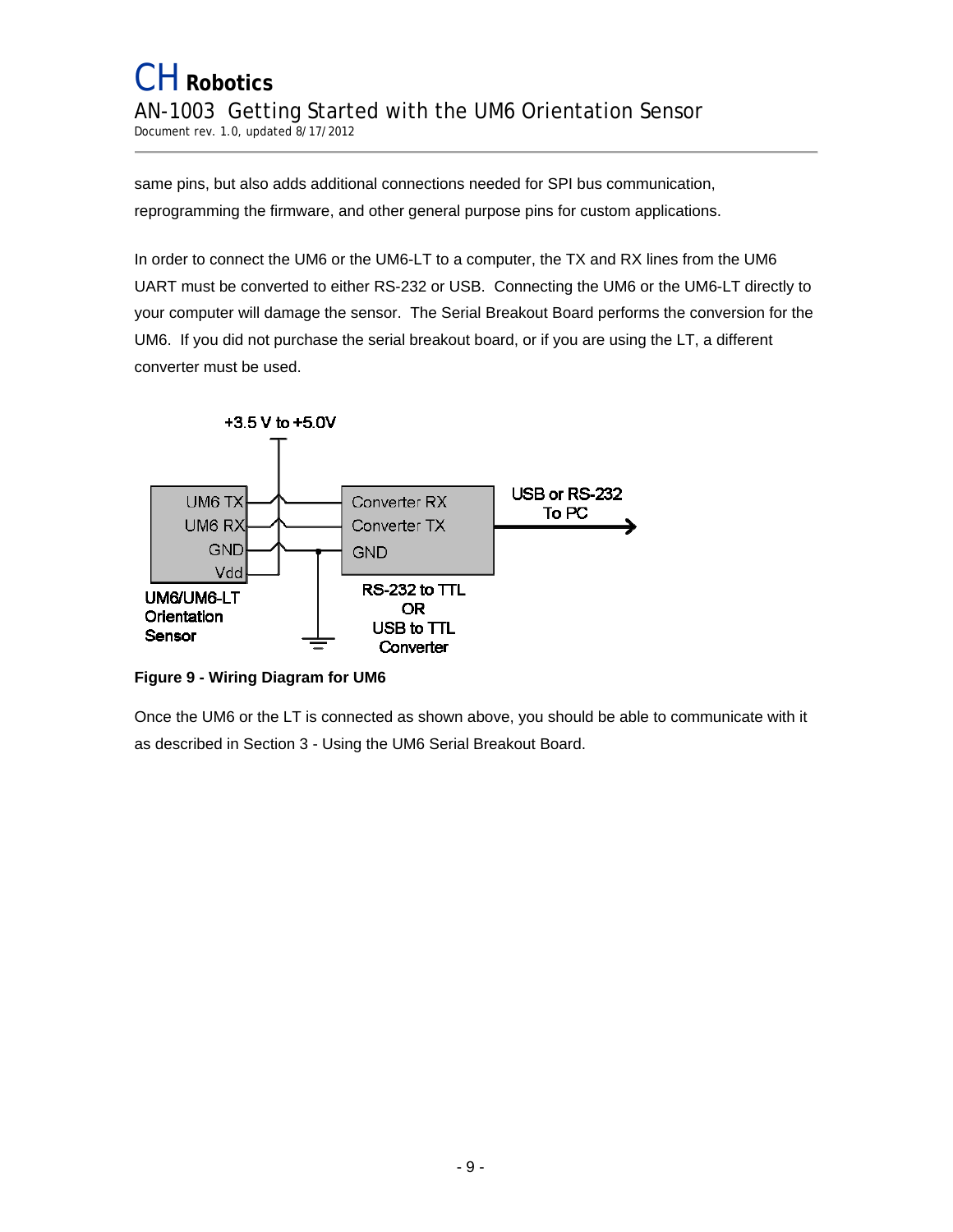# <span id="page-9-0"></span>**5. Configuring the UM6 and the UM6-LT**

### <span id="page-9-1"></span>**5.1. Communication Settings**

The UM6 and the UM6-LT can be configured to transmit any combination of raw and processed sensor data and orientation estimates. Specific details about the available communication settings is available in the product datasheet. However, the most simple way to configure the sensor is to use the CHR Serial Interface. Once the sensor has been connected to your computer as described in Section 3 - Using the UM6 Serial Breakout Board, you can change the sensor configuration by clicking the "Configuration" tab and then clicking the "Read" button. This will cause the Serial Interface to upload all current configuration settings from the device and display them as shown below:

<span id="page-9-2"></span>

**Figure 10 - Configuration Tab in the Serial Interface**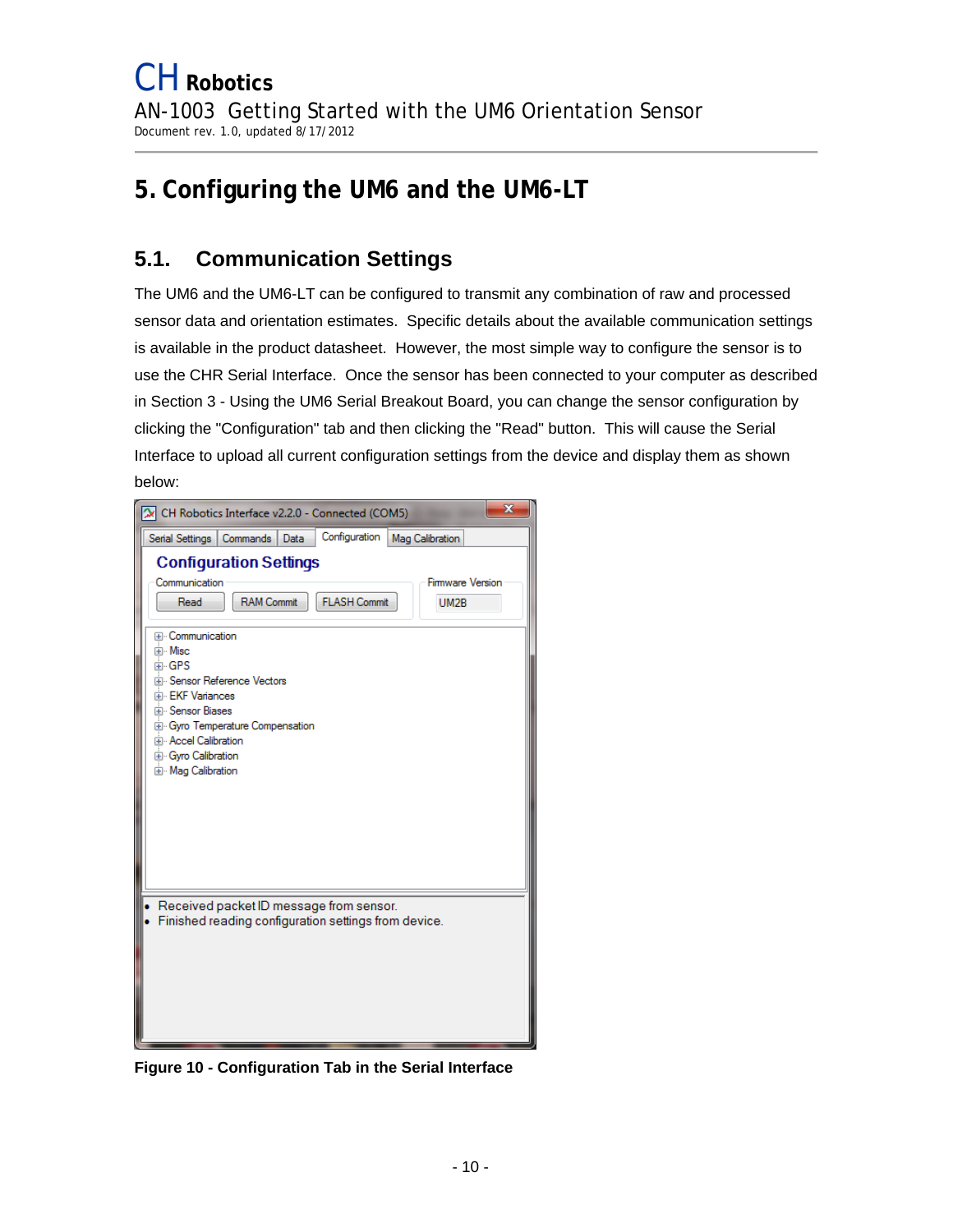There are a lot of settings that can be changed here, but don't worry! You won't need to do anything with most of them.

Go ahead and click the + symbol next to "Communication." The list will expand with all available communication options as shown:



**Figure 11 - Communication Settings** 

<span id="page-10-0"></span>The "Broadcast Enabled" setting specifies whether the sensor will automatically transmit packets without waiting for requests. You should leave this enabled while using the Serial Interface.

The "Broadcast Rate" specifies how often data should be transmitted by the UM6. When this is set to 0 (default), it transmits data from all enabled channels 20 times per second. When set to 255 (max) it transmits data from all enabled channels 300 times per second.

The "Baud Rate" option specifies the baud rate of the serial output of the sensor. This is set to 115200 by default, but if you click on the option a drop-down list will appear allowing you to select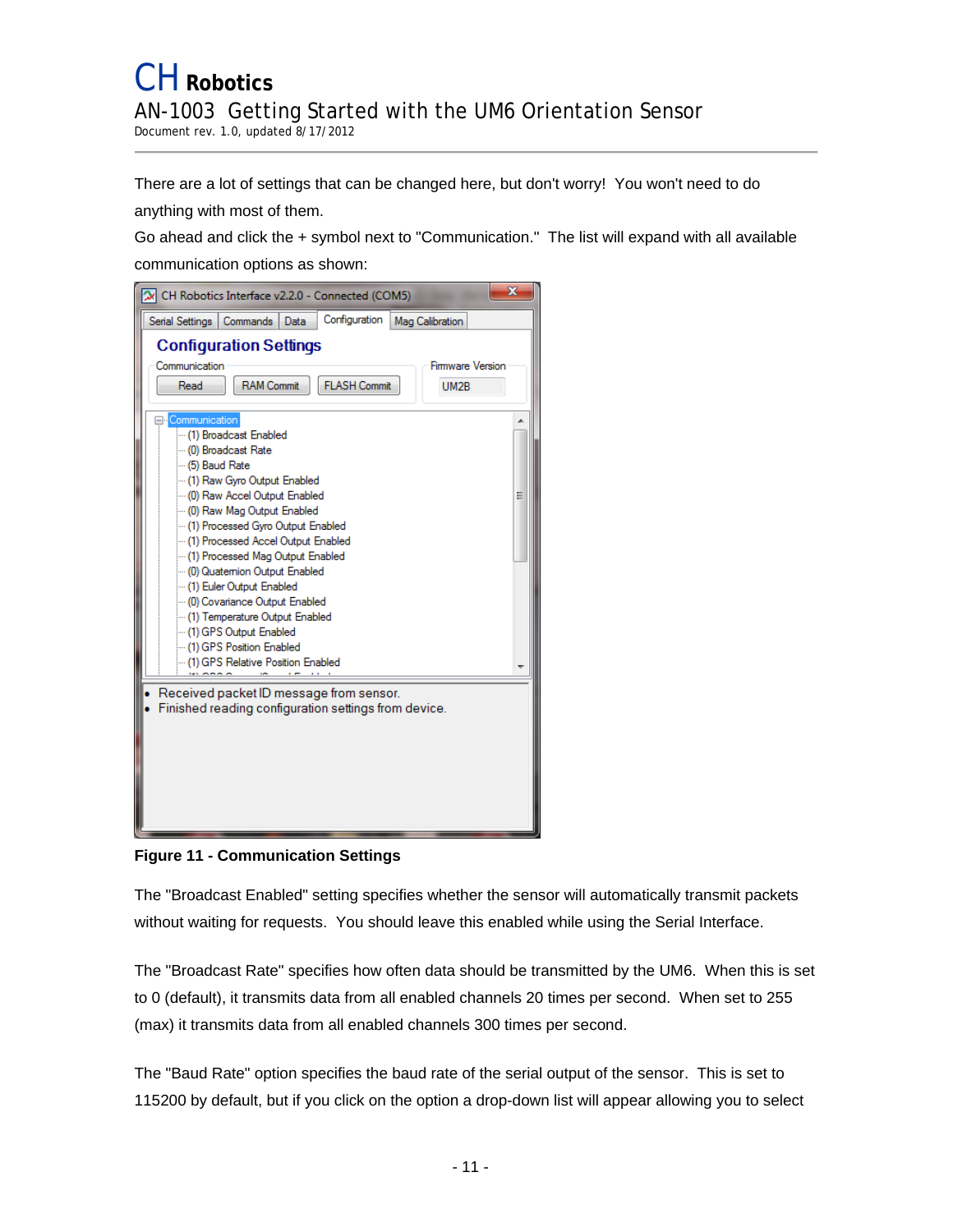different rates. We recommend that you don't decrease the baud-rate unless you have to. When you change the baud rate, you'll have to go back to the "Serial Settings" tab and reconnect with the new baud settings to communicate with the sensor again.

The rest of the communication settings indicate whether the specified data will be transmitted during a broadcast. For example, in the above image, the sensor is configured to transmit all processed sensor data, raw gyro data, Euler Angles, and GPS data (whenever new GPS data is available, which is never if you haven't connected a GPS module to the UM6).

After you've made changes to the sensor, click "RAM Commit" to send them to the sensor. After you've committed the changes to RAM, you can click "FLASH Commit" to make the changes persist after you turn off the sensor.

#### <span id="page-11-0"></span>**5.2. Calibration**

There are a lot of ways to calibrate the UM6 and the UM6-LT, but most of them aren't necessary to get reasonable performance from the sensor. The most important requirements are to calibrate the magnetometer and zero the rate gyros.

#### <span id="page-11-1"></span>**5.2.1. Magnetometer Calibration**

Magnetometer calibration typically only needs to be performed once after the sensor has been integrated into its assembly (say, in an airplane or a ground robot). The magnetometer on the UM6 comes pre-calibrated, so no additional calibration is required unless it is mounted somewhere near objects that distort the Earth's magnetic field. The UM6-LT does NOT come with a pre-calibrated magnetometer, so calibration is required to obtain good performance from the sensor.

Magnetometer calibration can be performed via the CHR Serial Interface by clicking the "Mag Calibration" tab as shown in Figure 12. **Before beginning calibration, visit the "Configuration" tab and make sure that raw magnetometer data is being automatically transmitted by the sensor.** Once you have verified that raw magnetometer data is being transmitted, click the "Start Data Collection" button.

The software will increment the "Collected Data Points" indicator as raw data arrives. While the software collects data, rotate the sensor through a wide variety of yaw, pitch, and roll angles so that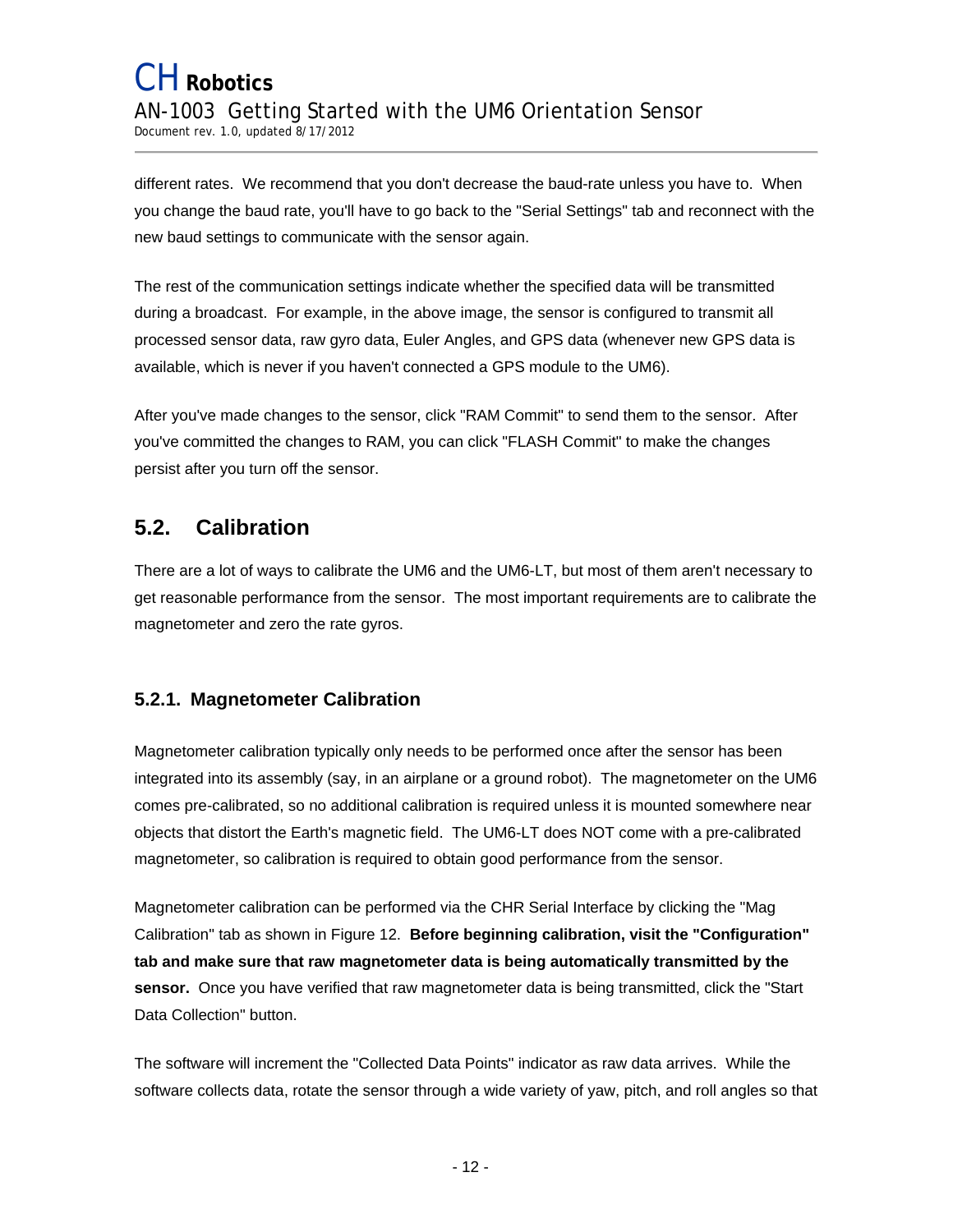the software gets a good picture of the shape of the magnetic field. You should ensure that the sensor is far from any magnetic field distortions that won't be around when it is operating (for example, being too close to you computer monitor, moving the sensor past dangling cables, or being too close to metal supports on your desk will all cause problems).

After 300 data points have been collected, the "Compute Calibration" button becomes active. Click it and the software will compute a calibration matrix and a set of biases. Click "Write to RAM." To make the calibration persist after restarting the sensor, visit the "Configuration" tab and click "FLASH Commit." A result of the calibration operation is shown in Figure 13

| CH Robotics Interface v2.2.0 - Connected (COM5)                           | $\mathbf{x}$  |
|---------------------------------------------------------------------------|---------------|
| Configuration   Mag Calibration  <br>Serial Settings   Commands  <br>Data |               |
| Start Data Collection<br>Stop Data Collection                             | Reset         |
| Status: Idle                                                              |               |
| <b>Collected Data Points: 0</b>                                           |               |
| Compute Calibration                                                       |               |
| <b>Calibration Settings</b>                                               |               |
| <b>Calibration Matrix</b>                                                 | <b>Biases</b> |
|                                                                           | х             |
|                                                                           | Y             |
|                                                                           | z             |
| Write to RAM                                                              |               |
|                                                                           |               |
|                                                                           |               |
| Received packet ID message from sensor.                                   |               |
| Finished reading configuration settings from device.                      |               |
|                                                                           |               |
|                                                                           |               |
|                                                                           |               |
|                                                                           |               |

<span id="page-12-0"></span>**Figure 12 - Magnetometer Calibration Tab**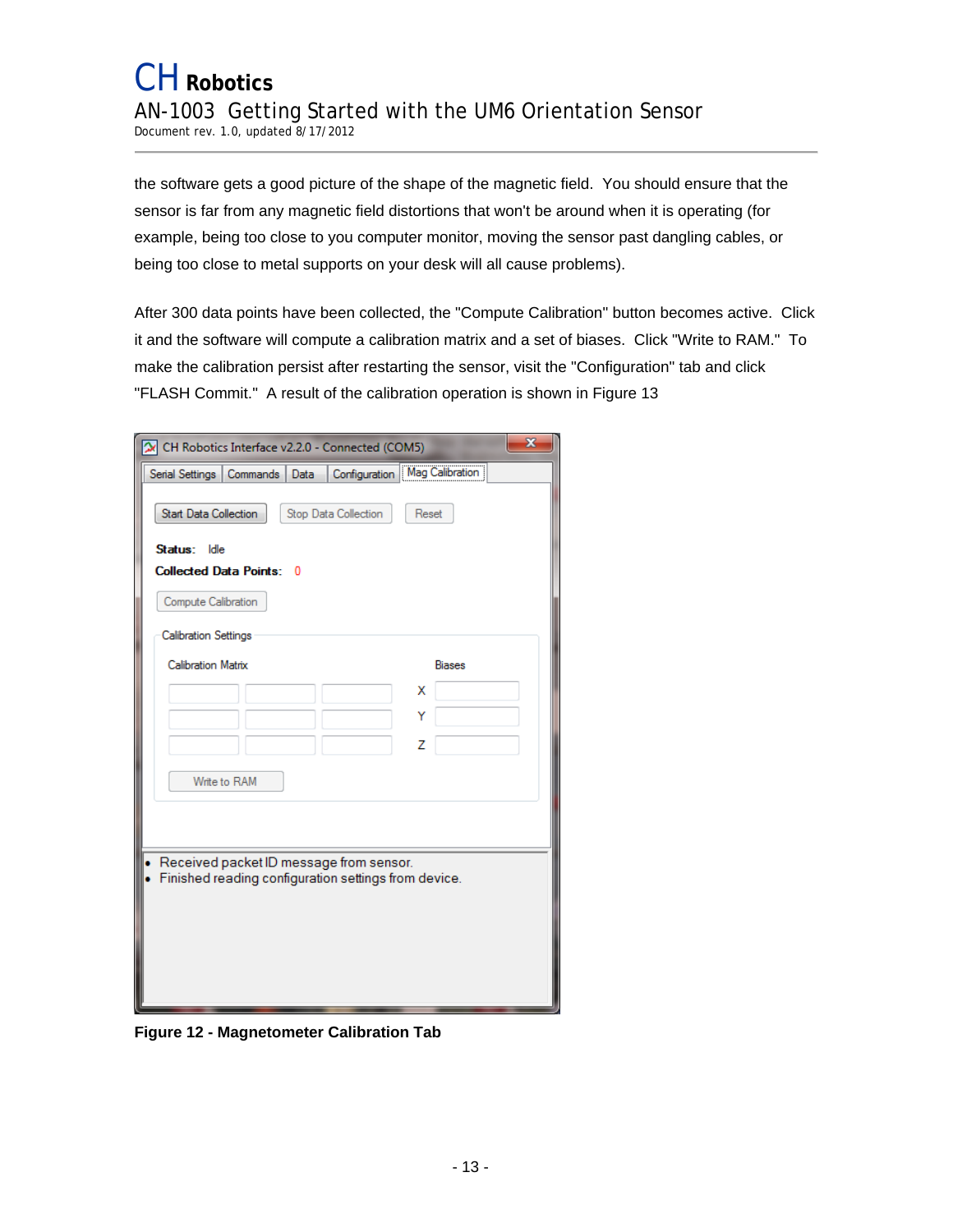Document rev. 1.0, updated 8/17/2012

| CH Robotics Interface v2.2.0 - Connected (COM5)                                                      |                  |                  |   | x               |
|------------------------------------------------------------------------------------------------------|------------------|------------------|---|-----------------|
| Serial Settings                                                                                      | Commands<br>Data | Configuration    |   | Mag Calibration |
| <b>Start Data Collection</b><br>Stop Data Collection<br>Reset                                        |                  |                  |   |                 |
| <b>Status:</b> Done                                                                                  |                  |                  |   |                 |
| <b>Collected Data Points: 218</b>                                                                    |                  |                  |   |                 |
| <b>Compute Calibration</b>                                                                           |                  |                  |   |                 |
| <b>Calibration Settings</b>                                                                          |                  |                  |   |                 |
| <b>Calibration Matrix</b>                                                                            |                  |                  |   | <b>Biases</b>   |
| 0.003393285                                                                                          | $-0.000187534$   | 0.000123837      | х | 97              |
| 0                                                                                                    | 0.003266436      | $-8.286004E - 0$ | Y | -2              |
| 0                                                                                                    | 0                | 0.003547769      | z | -8              |
| Write to RAM                                                                                         |                  |                  |   |                 |
|                                                                                                      |                  |                  |   |                 |
|                                                                                                      |                  |                  |   |                 |
| Received packet ID message from sensor.<br>۰<br>Finished reading configuration settings from device. |                  |                  |   |                 |
| Finished reading configuration settings from device.                                                 |                  |                  |   |                 |
| Successfully wrote to UM6_COMMUNICATION register.                                                    |                  |                  |   |                 |
|                                                                                                      |                  |                  |   |                 |
|                                                                                                      |                  |                  |   |                 |
|                                                                                                      |                  |                  |   |                 |

<span id="page-13-1"></span>**Figure 13 - Magnetometer Calibration Performed** 

And that's it! After you've calibrated the magnetometer correctly once, you shouldn't have to do it again.

#### <span id="page-13-0"></span>**5.2.2. Rate Gyro Bias Calibration**

Unlike magnetometer calibration, rate gyro biases should be zeroed every time the sensor starts up and periodically while running. The rate gyros are very sensitive to temperature variation, and to keep costs low they are not calibrated in the factory. This means that for best results, they should be zeroed periodically.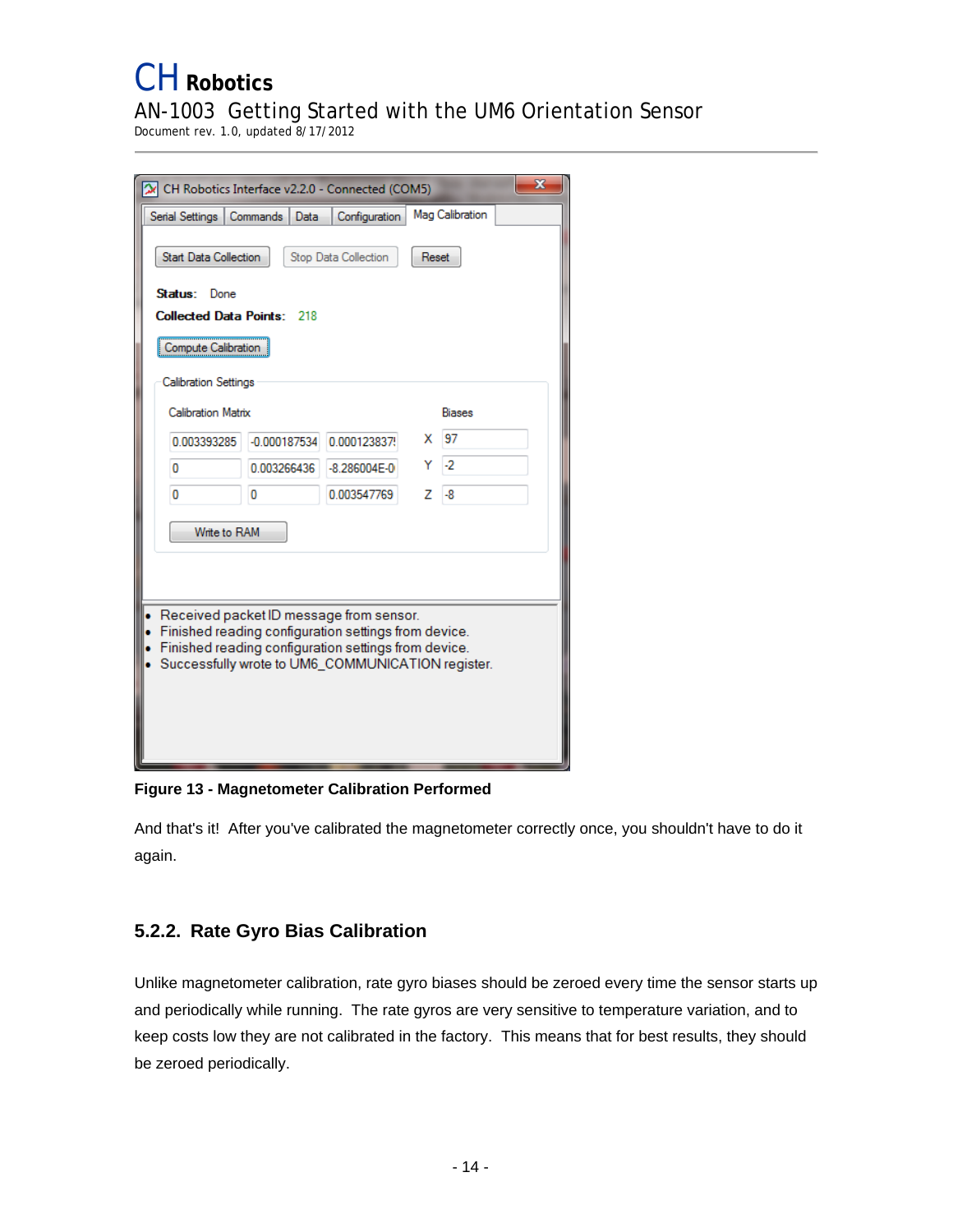Document rev. 1.0, updated 8/17/2012



**Figure 14 - Rate Gyro Output Before Zeroing** 

<span id="page-14-0"></span>

<span id="page-14-1"></span>**Figure 15 - Rate Gyro Output After Zeroing** 

To zero the rate gyros, visit the "Commands" tab in the Serial Interface as shown in Figure 16. Make sure that the sensor is stationary and double-click "Zero Rate Gyros." You should see a message in the bottom status window that says "Command Complete: Zero Rate Gyros." If you don't see it after a few seconds, double-click the command again to make sure the sensor received it.

Figure 14 and Figure 15 show the processed rate gyro output both before and after they have been zeroed.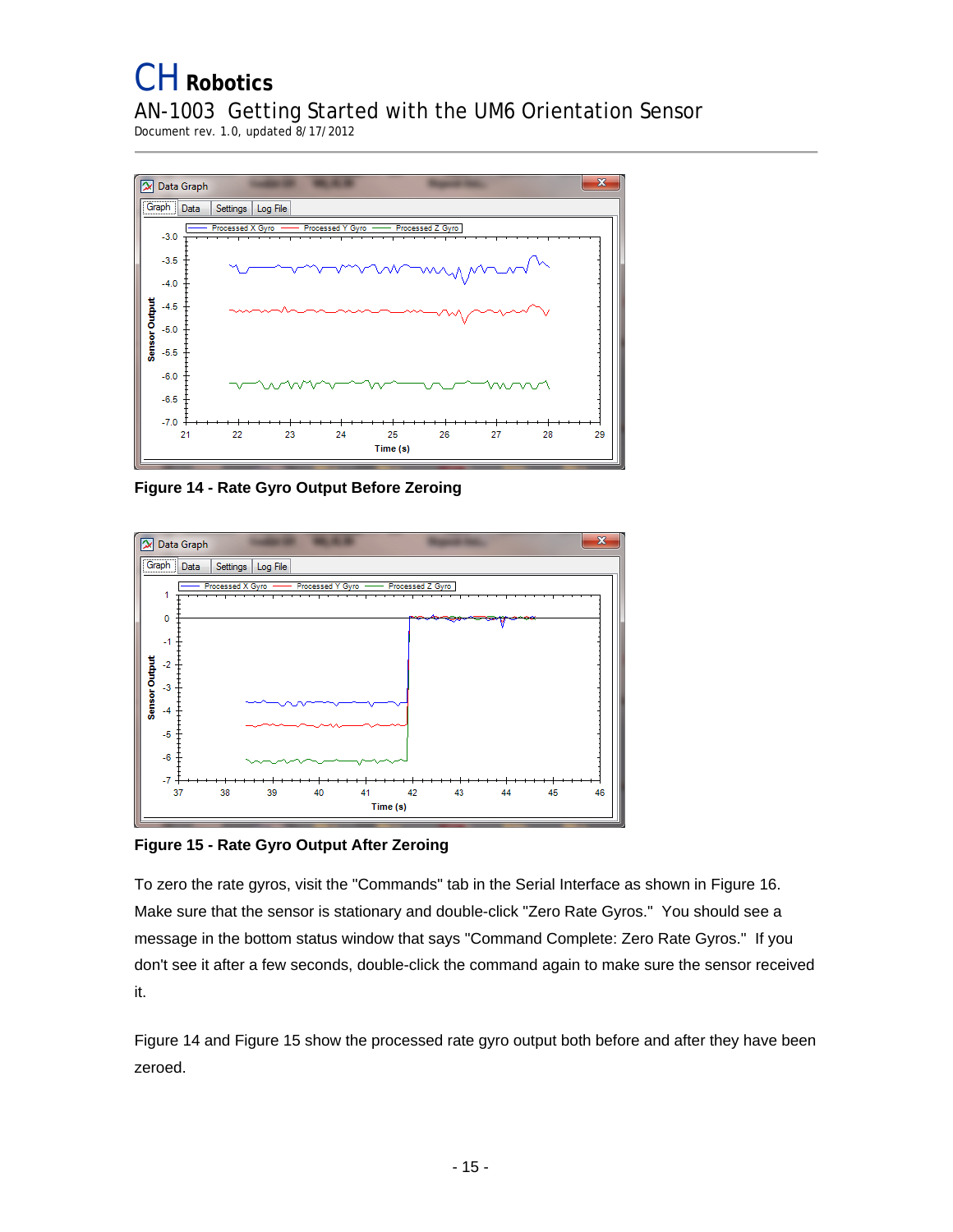Document rev. 1.0, updated 8/17/2012

| CH Robotics Interface v2.2.0 - Connected (COM5)                                                                                                                                                                                                             | x |
|-------------------------------------------------------------------------------------------------------------------------------------------------------------------------------------------------------------------------------------------------------------|---|
| Serial Settings Commands Data<br>Configuration   Mag Calibration                                                                                                                                                                                            |   |
| <b>Commands</b>                                                                                                                                                                                                                                             |   |
| Double-click an item below to send a command to the sensor                                                                                                                                                                                                  |   |
| Get Data<br><b>Get Firmware Revision</b><br><b>Reset EKF</b><br>Reset to Factory<br>Set Accelerometer Reference Vector<br><b>Set GPS Home Position</b><br>Set Magnetometer Reference Vector<br>Write to Factory<br><b>Write To Flash</b><br>Zero Rate Gyros |   |
|                                                                                                                                                                                                                                                             |   |
| Received packet ID message from sensor.<br>Finished reading configuration settings from device.<br>Finished reading configuration settings from device.<br>Successfully wrote to UM6_COMMUNICATION register.                                                |   |

<span id="page-15-0"></span>**Figure 16 - Commands Tab in the CHR Serial Interface**